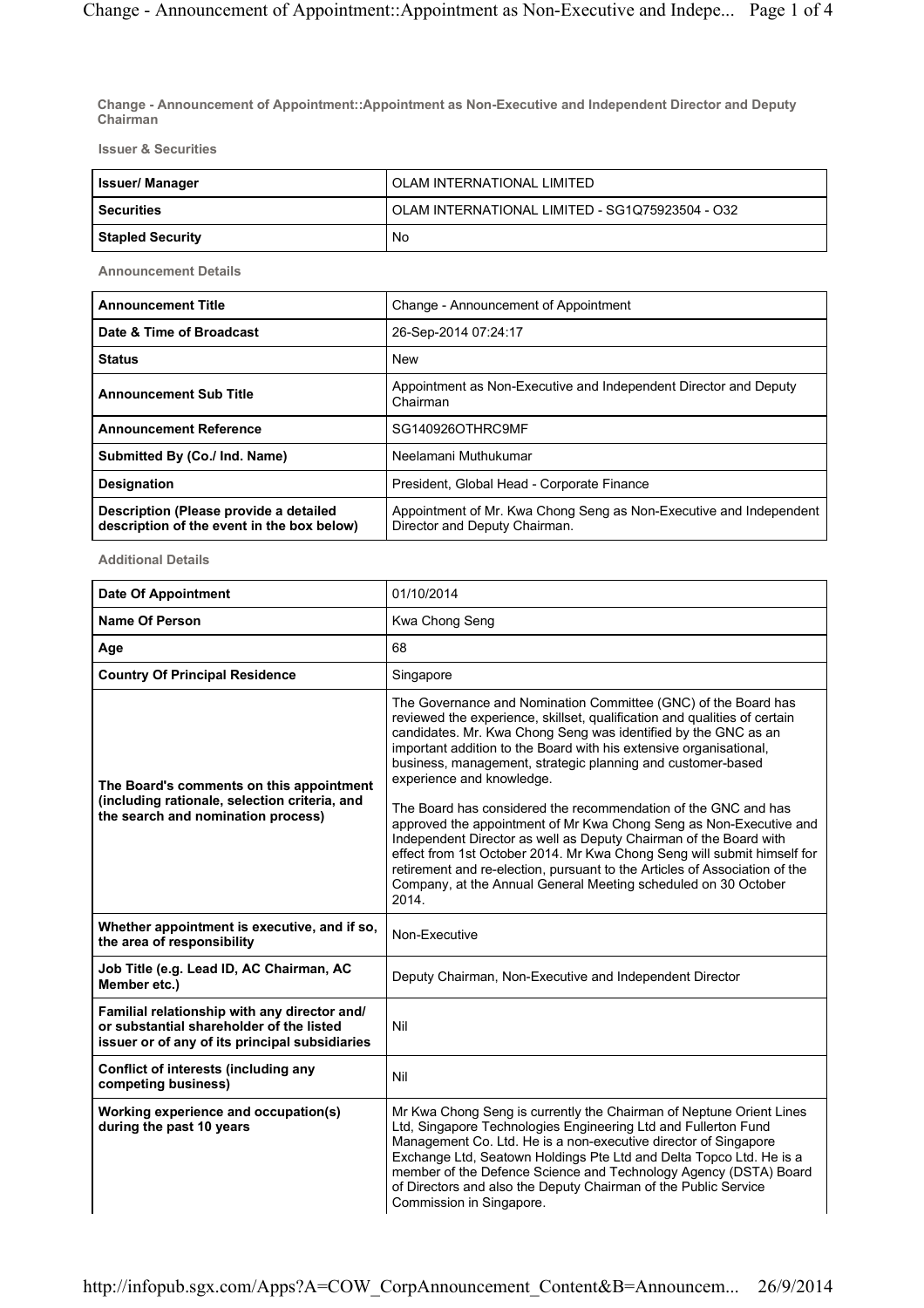|                                                                     | He was the Deputy Chairman of Temasek Holdings Pte Ltd from 1997 to<br>2012 and a non-executive Director of DBS Group Holdings Ltd and DBS<br>Bank I td from 2003 to 2012<br>Mr Kwa has more than 40 years' experience in the petroleum industry.<br>He started his career with Esso Singapore Pte Ltd in 1969, holding<br>various roles in Logistics, Marketing and other parts of the downstream<br>business before becoming Chairman and Managing Director in 1992. He<br>held this post until 1999 when he became Chairman and Managing<br>Director of ExxonMobil Asia Pacific Pte Ltd. He retired from this position<br>in 2011. |
|---------------------------------------------------------------------|---------------------------------------------------------------------------------------------------------------------------------------------------------------------------------------------------------------------------------------------------------------------------------------------------------------------------------------------------------------------------------------------------------------------------------------------------------------------------------------------------------------------------------------------------------------------------------------------------------------------------------------|
| Shareholding interest in the listed issuer<br>and its subsidiaries? | Yes                                                                                                                                                                                                                                                                                                                                                                                                                                                                                                                                                                                                                                   |
| <b>Shareholding Details</b>                                         | Olam International Limited<br>Ordinary Shares - 420,000<br>Warrants - 35,000<br>The shares and warrants are held in trust by DBS Nominees.                                                                                                                                                                                                                                                                                                                                                                                                                                                                                            |

# These fields are not applicable for announcements of appointments pursuant to Listing Rule 704 (9) or Catalist Rule 704 (8).

| Past (for the last 5 years)                                                                                                                                                                                                                                                                                                                                                                                                                                                                                                                                                                                                                                                         | Please refer to the attached. |  |  |
|-------------------------------------------------------------------------------------------------------------------------------------------------------------------------------------------------------------------------------------------------------------------------------------------------------------------------------------------------------------------------------------------------------------------------------------------------------------------------------------------------------------------------------------------------------------------------------------------------------------------------------------------------------------------------------------|-------------------------------|--|--|
| <b>Present</b>                                                                                                                                                                                                                                                                                                                                                                                                                                                                                                                                                                                                                                                                      | Please refer to the attached. |  |  |
| (a) Whether at any time during the last 10<br>years, an application or a petition under any<br>bankruptcy law of any jurisdiction was filed<br>against him or against a partnership of<br>which he was a partner at the time when he<br>was a partner or at any time within 2 years<br>from the date he ceased to be a partner?                                                                                                                                                                                                                                                                                                                                                     | <b>No</b>                     |  |  |
| (b) Whether at any time during the last 10<br>years, an application or a petition under any<br>law of any jurisdiction was filed against an<br>entity (not being a partnership) of which he<br>was a director or an equivalent person or a<br>key executive, at the time when he was a<br>director or an equivalent person or a key<br>executive of that entity or at any time within<br>2 years from the date he ceased to be a<br>director or an equivalent person or a key<br>executive of that entity, for the winding up or<br>dissolution of that entity or, where that<br>entity is the trustee of a business trust, that<br>business trust, on the ground of<br>insolvency? | No                            |  |  |
| (c) Whether there is any unsatisfied<br>judgment against him?                                                                                                                                                                                                                                                                                                                                                                                                                                                                                                                                                                                                                       | No                            |  |  |
| (d) Whether he has ever been convicted of<br>any offence, in Singapore or elsewhere,<br>involving fraud or dishonesty which is<br>punishable with imprisonment, or has been<br>the subject of any criminal proceedings<br>(including any pending criminal proceedings<br>of which he is aware) for such purpose?                                                                                                                                                                                                                                                                                                                                                                    | No                            |  |  |
| (e) Whether he has ever been convicted of<br>any offence, in Singapore or elsewhere,<br>involving a breach of any law or regulatory<br>requirement that relates to the securities or<br>futures industry in Singapore or elsewhere,<br>or has been the subject of any criminal<br>proceedings (including any pending criminal<br>proceedings of which he is aware) for such<br>breach?                                                                                                                                                                                                                                                                                              | No                            |  |  |
| (f) Whether at any time during the last 10<br>years, judgment has been entered against                                                                                                                                                                                                                                                                                                                                                                                                                                                                                                                                                                                              | <b>No</b>                     |  |  |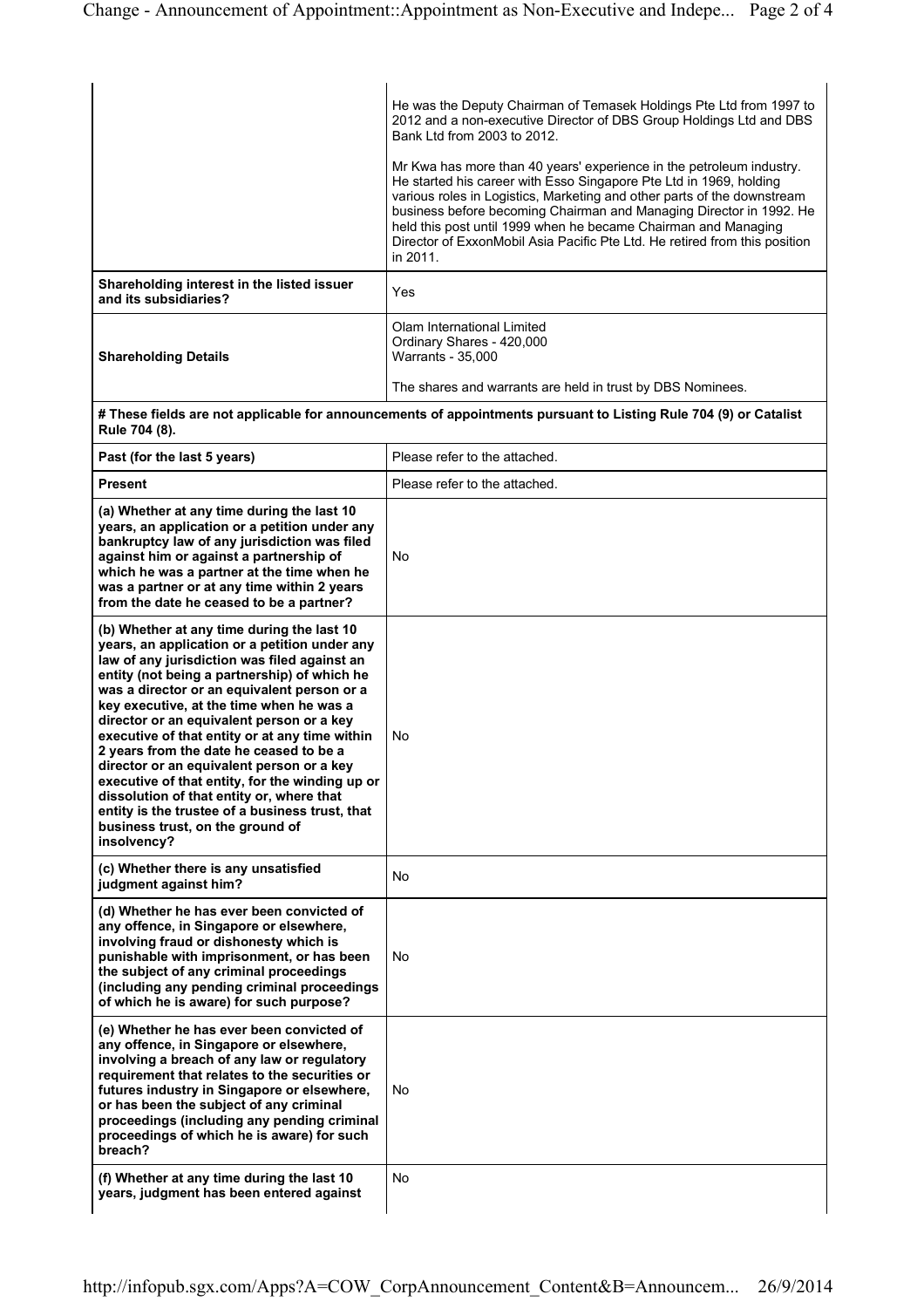| him in any civil proceedings in Singapore or<br>elsewhere involving a breach of any law or<br>regulatory requirement that relates to the<br>securities or futures industry in Singapore<br>or elsewhere, or a finding of fraud,<br>misrepresentation or dishonesty on his part,<br>or he has been the subject of any civil<br>proceedings (including any pending civil<br>proceedings of which he is aware) involving<br>an allegation of fraud, misrepresentation or<br>dishonesty on his part? |                                                                                                                                       |
|--------------------------------------------------------------------------------------------------------------------------------------------------------------------------------------------------------------------------------------------------------------------------------------------------------------------------------------------------------------------------------------------------------------------------------------------------------------------------------------------------|---------------------------------------------------------------------------------------------------------------------------------------|
| (g) Whether he has ever been convicted in<br>Singapore or elsewhere of any offence in<br>connection with the formation or<br>management of any entity or business trust?                                                                                                                                                                                                                                                                                                                         | No                                                                                                                                    |
| (h) Whether he has ever been disqualified<br>from acting as a director or an equivalent<br>person of any entity (including the trustee of<br>a business trust), or from taking part directly<br>or indirectly in the management of any entity<br>or business trust?                                                                                                                                                                                                                              | No                                                                                                                                    |
| (i) Whether he has ever been the subject of<br>any order, judgment or ruling of any court,<br>tribunal or governmental body, permanently<br>or temporarily enjoining him from engaging<br>in any type of business practice or activity?                                                                                                                                                                                                                                                          | No                                                                                                                                    |
| (i) any corporation which has been<br>investigated for a breach of any law or<br>regulatory requirement governing<br>corporations in Singapore or elsewhere; or                                                                                                                                                                                                                                                                                                                                  | No                                                                                                                                    |
| (ii) any entity (not being a corporation)<br>which has been investigated for a breach of<br>any law or regulatory requirement governing<br>such entities in Singapore or elsewhere; or                                                                                                                                                                                                                                                                                                           | No                                                                                                                                    |
| (iii) any business trust which has been<br>investigated for a breach of any law or<br>regulatory requirement governing business<br>trusts in Singapore or elsewhere; or                                                                                                                                                                                                                                                                                                                          | No                                                                                                                                    |
| (iv) any entity or business trust which has<br>been investigated for a breach of any law or<br>regulatory requirement that relates to the<br>securities or futures industry in Singapore<br>or elsewhere, in connection with any matter<br>occurring or arising during that period when<br>he was so concerned with the entity or<br>business trust?                                                                                                                                             | No                                                                                                                                    |
| (k) Whether he has been the subject of any<br>current or past investigation or disciplinary<br>proceedings, or has been reprimanded or<br>issued any warning, by the Monetary<br>Authority of Singapore or any other<br>regulatory authority, exchange, professional<br>body or government agency, whether in<br>Singapore or elsewhere?                                                                                                                                                         | No                                                                                                                                    |
| Any prior experience as a director of a listed<br>company?                                                                                                                                                                                                                                                                                                                                                                                                                                       | Yes                                                                                                                                   |
| If Yes, Please provide details of prior<br>experience                                                                                                                                                                                                                                                                                                                                                                                                                                            | Neptune Orient Lines Limited<br>Singapore Technologies Engineering Ltd<br>Singapore Exchange Limited<br><b>DBS Group Holdings Ltd</b> |
| <b>Attachments</b>                                                                                                                                                                                                                                                                                                                                                                                                                                                                               | <b>WKCS-Directorship-SGX.pdf</b>                                                                                                      |
|                                                                                                                                                                                                                                                                                                                                                                                                                                                                                                  | Total size =81K                                                                                                                       |